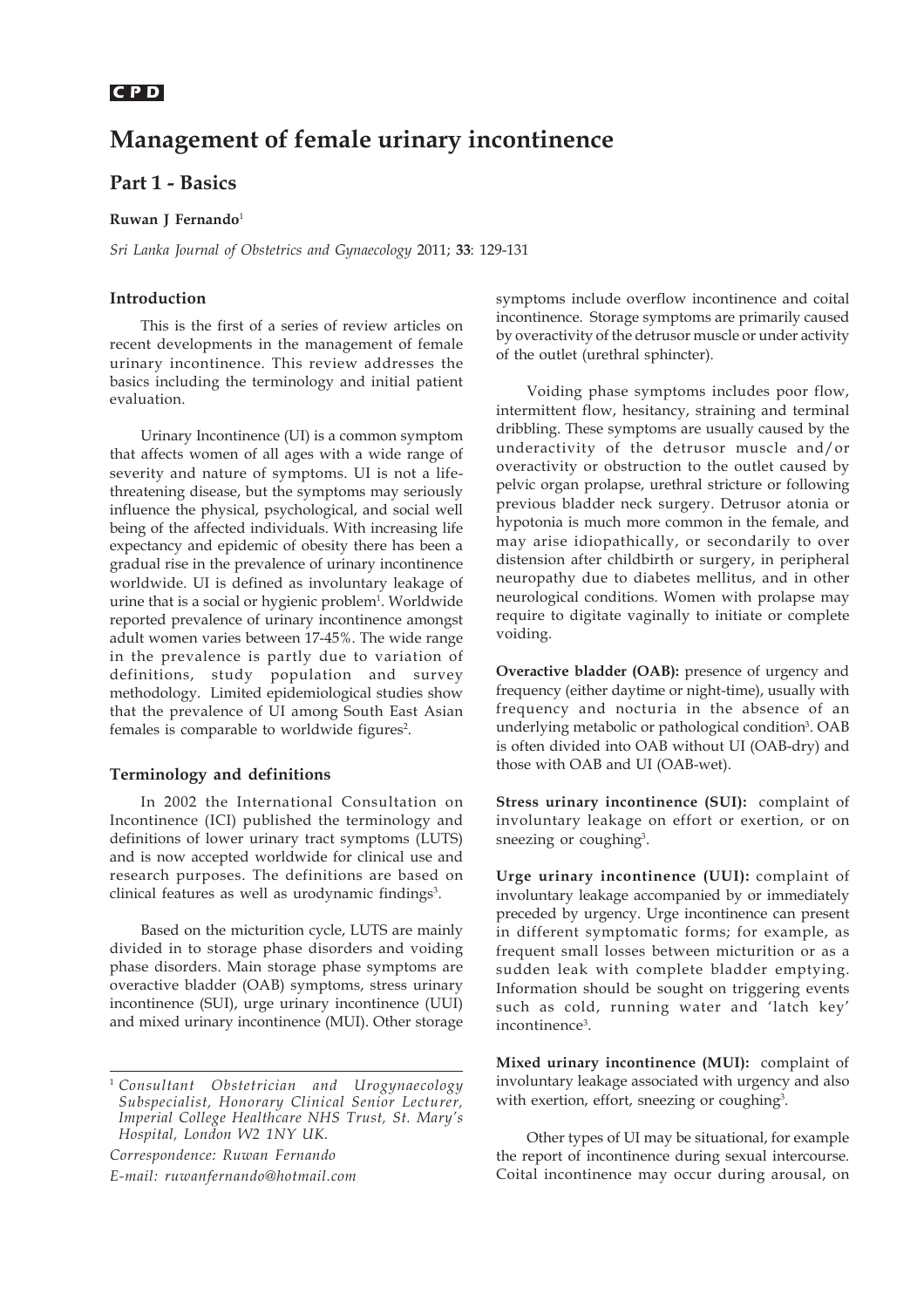penetration, throughout intercourse, or specifically at orgasm. Although urodynamic stress incontinence is the most common urodynamic finding in each of these situations, detrusor overactivity is found more often when leakage is restricted to orgasm<sup>3</sup>.

**Urinary urgency:** complaint of a sudden compelling desire to pass urine which is difficult to defer<sup>3</sup>.

**Increased daytime frequency:** complaint of voiding too often by day (usually ten or more voids when awake). Increased daytime frequency may arise in the presence of a normal bladder capacity when there is excessive fluid intake, or when bladder capacity is restricted secondary to detrusor overactivity, impaired bladder compliance, or increased bladder sensation<sup>3</sup>.

**Nocturia:** complaint that the individual has to wake at night more than one time to void and usually the patient wakes from sleep to pass urine. Nocturia may arise for similar reasons to daytime frequency, but may also occur due to an increase in fluid output due to other physiological abnormalities resulting in 'nocturnal polyuria'3 .

**Nocturnal enuresis:** complaint of loss of urine occurring during sleep3 . Enquiry should include previous childhood nocturnal enuresis as delayed bladder control in childhood is associated with detrusor overactivity in adulthood.

#### **Initial assessment**

History of the lower urinary tract symptoms should be further described by specifying relevant factors such as type, frequency, severity, precipitating factors, social impact, effect on hygiene and quality of life, the measures used to contain the leakage (wearing of protection, number and type of pads and change of underwear or outer clothes) and whether or not the individual seeks or desires help because of urinary incontinence.

As there is subjective variation in assessing symptoms, ICI recommends the use of validated patient reported outcome questionnaires. Selfcompleted validated questionnaires also enable the clinician to compare the efficacy of the treatment and also useful for research purposes.

There are many different validated questionnaires to assess the lower urinary tract symptoms. Kings Health Questionnaire  $(KHQ)^4$  is one of the widely used questionnaires and is available in 39 languages (Annexure, page 132-4). It has demonstrated reliability and validity in assessing LUTS in both men and women. KHQ consists of three parts. The first section contains two questions measuring general health and overall health related to urinary symptoms. The second section includes 19 questions divided in to seven domains of quality of life: incontinence impact, role limitations, physical limitations, social limitations, personal relationships, emotions, sleep and energy and severity coping measures. The third section comprises of 11 questions measuring the bother or impact of urinary symptoms.

Other symptoms related to pelvic floor dysfunction also must be included in the history. These are the symptoms of pelvic organ prolapse (vaginal lump, heaviness, voiding dysfunction), bowel symptoms (faecal incontinence, faecal soiling, constipation, incomplete bowel emptying and digitation) and sexual dysfunction (superficial or deep dyspareunia, coital incontinence).

Patient should be questioned about any alteration in sensation and motor power in the legs or perineum, lack of bladder sensation and lower backache. Worsening symptoms of back pain with urinary and neurological symptoms may indicate a worsening central intervertebral disc prolapse. LUTS can also be the result of cerebrovascular accidents, Parkinson's disease, multiple sclerosis or peripheral neuropathy associated with diabetes mellitus.

It is important to enquire about the LUTS during the menstrual cycle. Presence of uterine fibroids can give rise to urinary frequency and voiding dysfunction. Previous gynaecological surgery may cause damage to urethral sphincter innervation and distortion or narrowing of the bladder neck. These may influence the success of future continence procedures.

The obstetric history should include parity, length of labour, mode of delivery, perineal trauma and the weight of the largest infant. Caesarean section or epidural analgesia during labour and subsequent postpartum urinary retention are possible predictors of subsequent voiding dysfunction.

 Many drugs affect the lower urinary tract. Diuertics can produce urgency, frequency and urge urinary incontinence. Sedatives such as benzodiazepines may cause confusion and secondary incontinence particularly in elderly patients. Anticholinergics effect of some antipsychotic drugs, antidepressants, opiates, antiparkinsonian drugs and antispasmodics impair detrusor contractility and may cause voiding dysfunction, urinary retention with secondary overflow incontinence.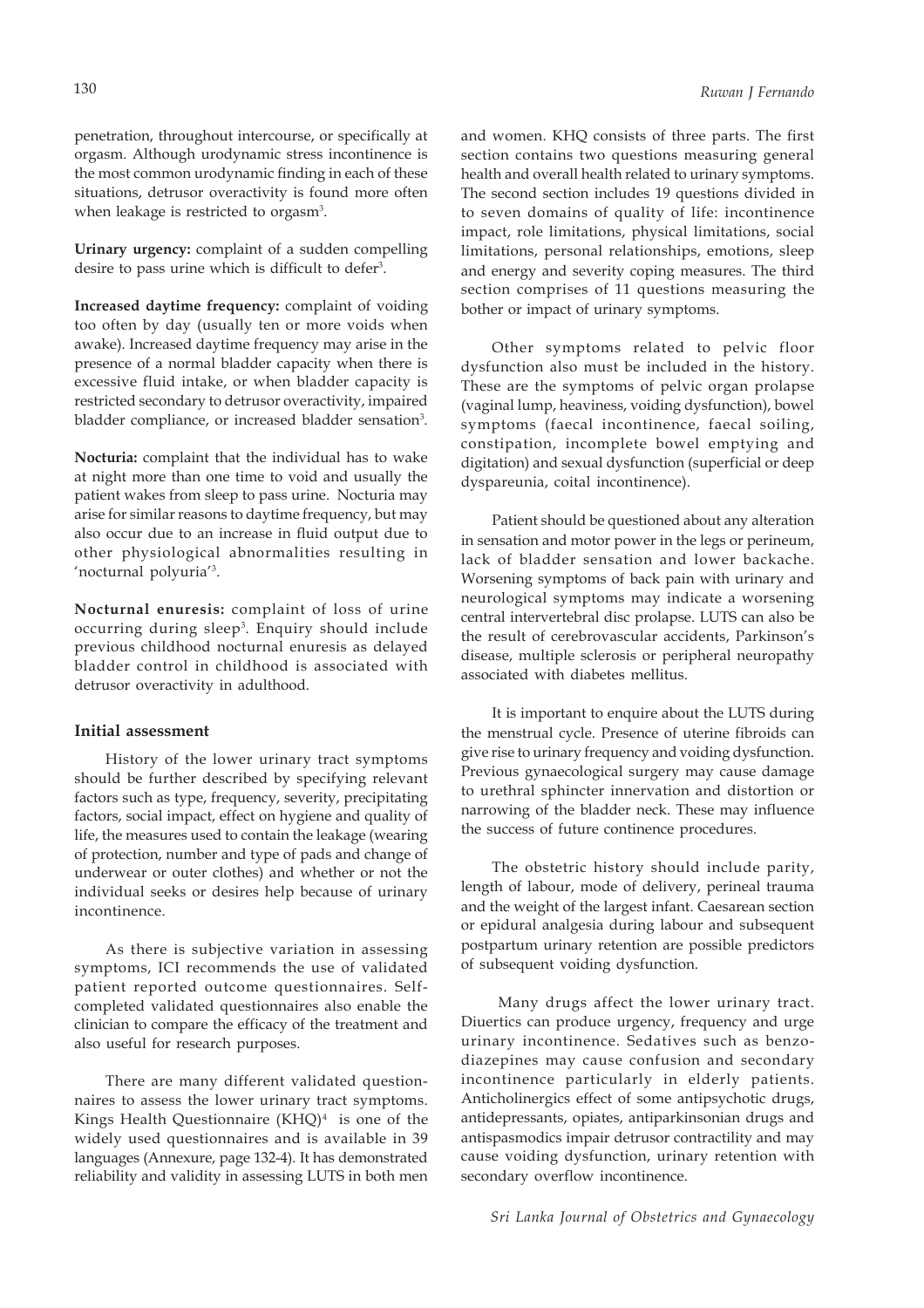

#### **Examination**

Before examining the patient it is important to reassure her about the possibility of urinary leakage and explain that she should not be embarrassed as a result of this. The patient's mobility and mental state is important in her ability to react to the incontinence and may influence the management especially in elderly. Body mass index (BMI) must be noted at the first consultation as increased BMI is associated with LUTS and may also hinder the success of subsequent treatment.

Abdominal inspection will reveal evidence of previous abdominal surgery and palpation may demonstrate the presence of full or distended bladder as well as other pelvic masses.

It is important to perform a basic neurological examination testing the tone, strength and movement of the lower limbs and perineal and perianal sensation.

Inspection of vulval skin is important as there may be signs of excoriation, oedema or erythema due to prolonged exposure skin to urine and associated candidiasis. If the bladder is full stress urinary incontinence may be demonstrable. Pelvic organ prolapse is best assessed with an empty bladder in left lateral position with the use of a Sim's speculum. Examination in standing position is necessary if there is no obvious prolapse on left lateral position but the patient complains of symptoms.

Examination of urethra may reveal urethral mucosal prolapse, urethral caruncle. Urethral diverticulum may present with a midline anterior vaginal wall swelling or tenderness over the length of urethra. Vaginal cysts such as Gartner's duct cyst may present with similar findings.

A bimanual examination should be performed to assess the uterine size and to exclude abnormal pelvic masses or uterine impaction. Rectal examination is particularly important in elderly to exclude faecal impaction, which can aggravate urinary incontinence. Pelvic floor muscle tone can be assessed by observation and digital palpation circumferentially at rest and voluntary contraction.

#### **Conclusion**

 Initial assessment of a patient with urinary incontinence must include a validated patient reported symptom questionnaire, detailed focused history and a systematic clinical examination. This can guide the direction of further investigations and management.

*Second part of this review will be investigations of female urinary incontinence.*

#### **References**

- 1. Abrams P, Cardozo L, Khoury S, Wein A. eds. Incontinence - 4th International Consultation on Incontinence. 4th Ed. Paris: Health Publication Ltd, 2009; 259.
- 2. Vasan SS, Yalaburgi R. Epidemiology urinary incontinence in Asia. In: Cardozo L, Staskin D (eds). Text Book of Female Urology and Urogynaecology. Essex: *Informa Healthcare* 2010; **6**: 44-45.
- 3. Abrams P, Cardozo L, Fall M, Griffith D, *et al*. The standardisation of terminology of lower urinary function - Report from the Standardisation Sub-committee of the International Continence Society. *Neururology and Urodyna*
- 4. Kelleher CJ, Cardozo LD, Khullar V, Salvatore S. A new questionnaire to assess the quality of life of urinary incontinent women. *Br J Obstet Gynaecol* 1997; **104**: 1374-9.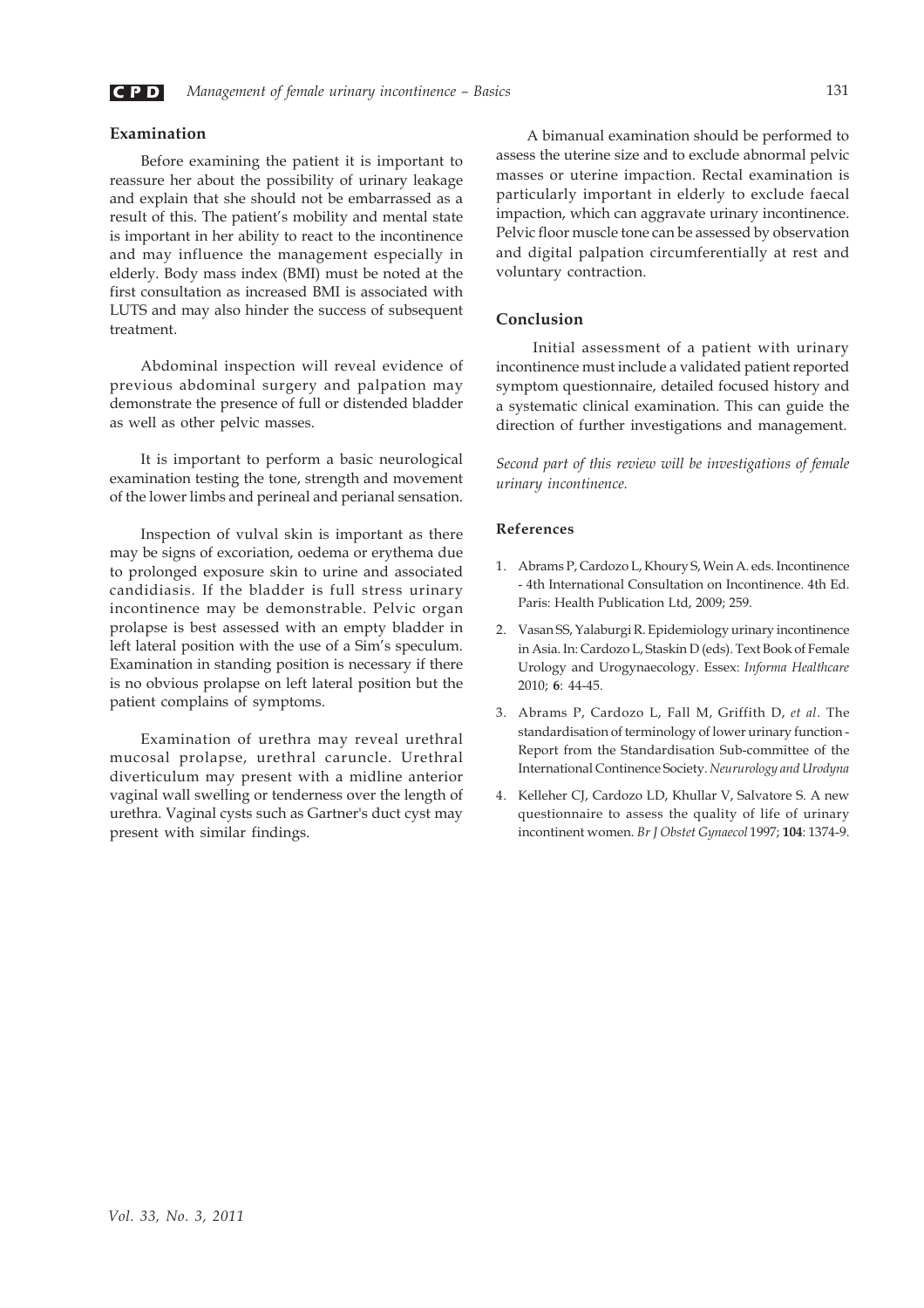# **The King's Health Questionnaire**

**1. How would you describe your health at the present?** Please tick one answer

| Very good |  |
|-----------|--|
| Good      |  |
| Fair      |  |
| Poor      |  |
| Very poor |  |

**2. How much do you think your bladder problem affects your life?** Please tick one answer

| Not at all |  |
|------------|--|
| A little   |  |
| Moderately |  |
| A lot      |  |

**Below are some daily activities that can be affected by bladder problems.**

**How much does your bladder problem affect you?**

**We would like you to answer every question. Simply tick the box that applies to you**

|    | 3. ROLE LIMITATIONS                                                                                               |
|----|-------------------------------------------------------------------------------------------------------------------|
|    | Not at all<br>Slightly<br>Moderately<br>A lot                                                                     |
|    | A. Does your bladder problem affect your household tasks? (cleaning, shopping etc)                                |
|    | B. Does your bladder problem affect your job, or your normal daily activities outside the home?                   |
|    | 4. PHYSICAL / SOCIAL LIMITATION                                                                                   |
|    | Moderately<br>Not at all<br>Slightly<br>A lot                                                                     |
|    | A. Does your bladder problem affect your physical activities (e.g. going for a walk, running, sport,<br>gym etc)? |
|    | B. Does your bladder problem affect your ability to travel?                                                       |
| C. | Does your bladder problem limit your social life?                                                                 |
|    | D. Does your bladder problem limit your ability to see and visit friends?                                         |
|    |                                                                                                                   |
| 5. | PERSONAL RELATIONSHIPS                                                                                            |
|    | Slightly<br>Moderately<br>Not at all<br>A lot<br>Applicable                                                       |
|    | A. Does your bladder problem affect your relationship with your partner?                                          |
| В. | Does your bladder problem affect your sex life?                                                                   |
|    | C. Does your bladder problem affect your family life?                                                             |
|    |                                                                                                                   |
|    | 6. EMOTIONS                                                                                                       |
|    | Slightly<br>Moderately<br>Very much<br>Not at all                                                                 |
|    | A. Does your bladder problem make you feel depressed?                                                             |
|    | B. Does your bladder problem make you feel anxious or nervous?                                                    |
|    | C. Does your bladder problem make you feel bad about yourself?                                                    |

132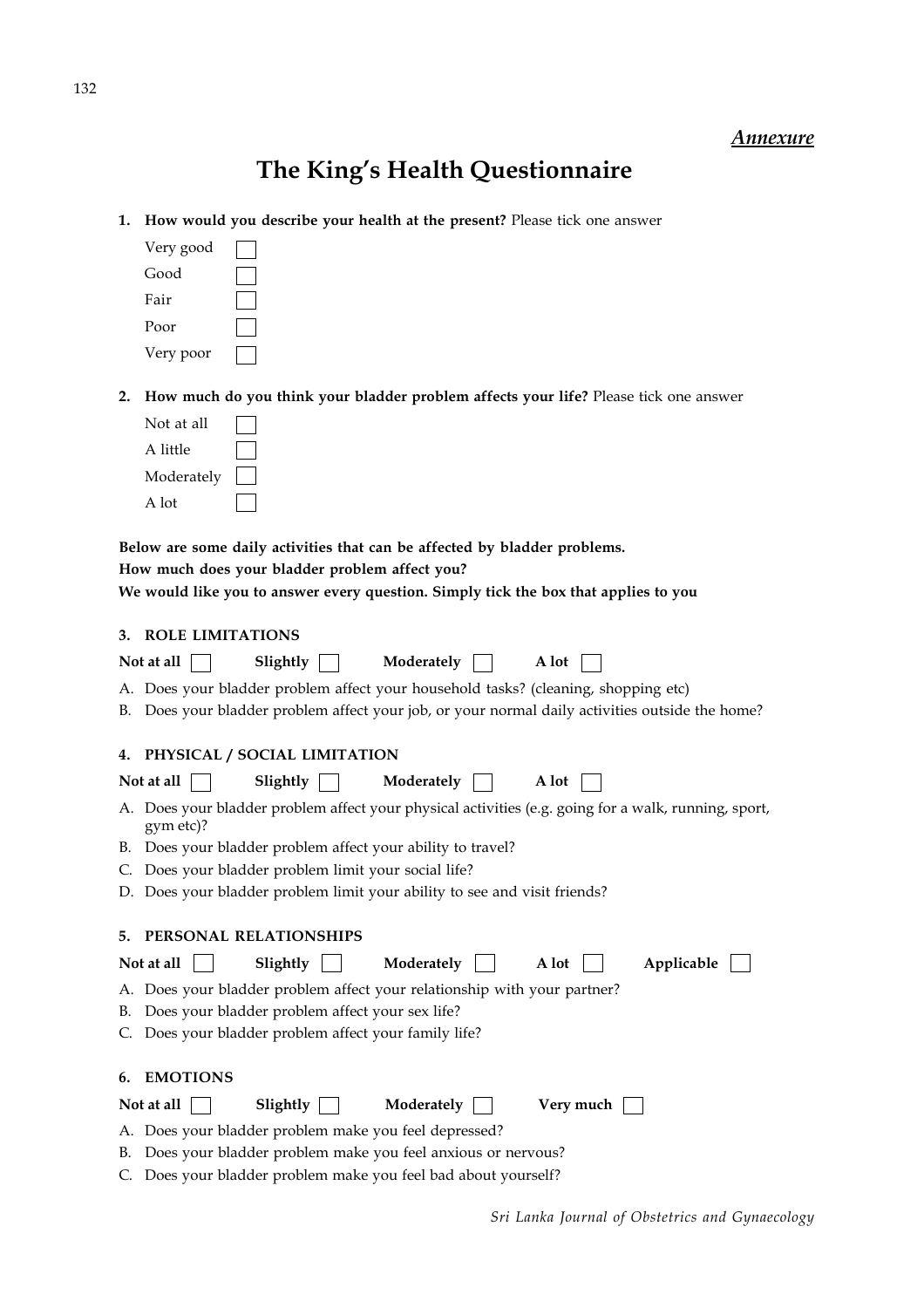# **C P D** *Management of Female Urinary Incontinence – Basics*

| 7. SLEEP/ENERGY                                                                          |                                                                |       |          |              |  |  |
|------------------------------------------------------------------------------------------|----------------------------------------------------------------|-------|----------|--------------|--|--|
| <b>Sometimes</b><br>Never                                                                |                                                                | Often |          | All the time |  |  |
| A. Does your bladder problem affect your sleep?                                          |                                                                |       |          |              |  |  |
|                                                                                          | B. Does your bladder problem make you feel worn out and tired? |       |          |              |  |  |
| 8. Do you do any of the following? If so how much?                                       |                                                                |       |          |              |  |  |
| <b>Sometimes</b><br><b>Never</b>                                                         |                                                                | Often |          | All the time |  |  |
| A. Wear pads to keep dry?                                                                |                                                                |       |          |              |  |  |
| B. Be careful how much fluid you drink?                                                  |                                                                |       |          |              |  |  |
| C. Change your underclothes because they get wet?                                        |                                                                |       |          |              |  |  |
| D. Worry in case you smell?                                                              |                                                                |       |          |              |  |  |
| We would like to know what your bladder problems are and how much they affect you?       |                                                                |       |          |              |  |  |
| From the list below choose only those problems that you have at present.                 |                                                                |       |          |              |  |  |
| Leave out those that don't apply to you.                                                 |                                                                |       |          |              |  |  |
| How much do they affect you?                                                             |                                                                |       |          |              |  |  |
| FREQUENCY: going to the toilet very often                                                |                                                                |       |          |              |  |  |
| 1. A little                                                                              | 2. Moderately                                                  |       |          | 3. A lot     |  |  |
| NOCTURIA: getting up at night to pass urine                                              |                                                                |       |          |              |  |  |
| 1. A little                                                                              | 2. Moderately                                                  |       |          | 3. A lot     |  |  |
| <b>URGENCY:</b> a strong and difficult to control desire to pass urine                   |                                                                |       |          |              |  |  |
| 1. A little                                                                              | 2. Moderately                                                  |       |          | 3. A lot     |  |  |
| <b>URGE INCONTINENCE:</b> urinary leakage associated with a strong desire to pass urine  |                                                                |       |          |              |  |  |
| 1. A little                                                                              | 2. Moderately                                                  |       |          | 3. A lot     |  |  |
| <b>STRESS INCONTINENCE:</b> urinary leakage with physical activity eg. coughing, running |                                                                |       |          |              |  |  |
| 1. A little                                                                              | 2. Moderately                                                  |       | 3. A lot |              |  |  |
| NOCTURNAL ENURESIS: wetting the bed at night                                             |                                                                |       |          |              |  |  |
| 1. A little                                                                              | 2. Moderately                                                  |       |          | 3. A lot     |  |  |
| <b>INTERCOURSE INCONTINENCE:</b> urinary leakage with sexual intercourse                 |                                                                |       |          |              |  |  |
| 1. A little                                                                              | 2. Moderately                                                  |       |          | 3. A lot     |  |  |
| <b>WATERWORKS INFECTIONS</b>                                                             |                                                                |       |          |              |  |  |
| 1. A little                                                                              | 2. Moderately                                                  |       |          | 3. A lot     |  |  |
| <b>BLADDER PAIN</b>                                                                      |                                                                |       |          |              |  |  |
| 1. A little                                                                              | 2. Moderately                                                  |       |          | 3. A lot     |  |  |

*Thank You For Your Time*